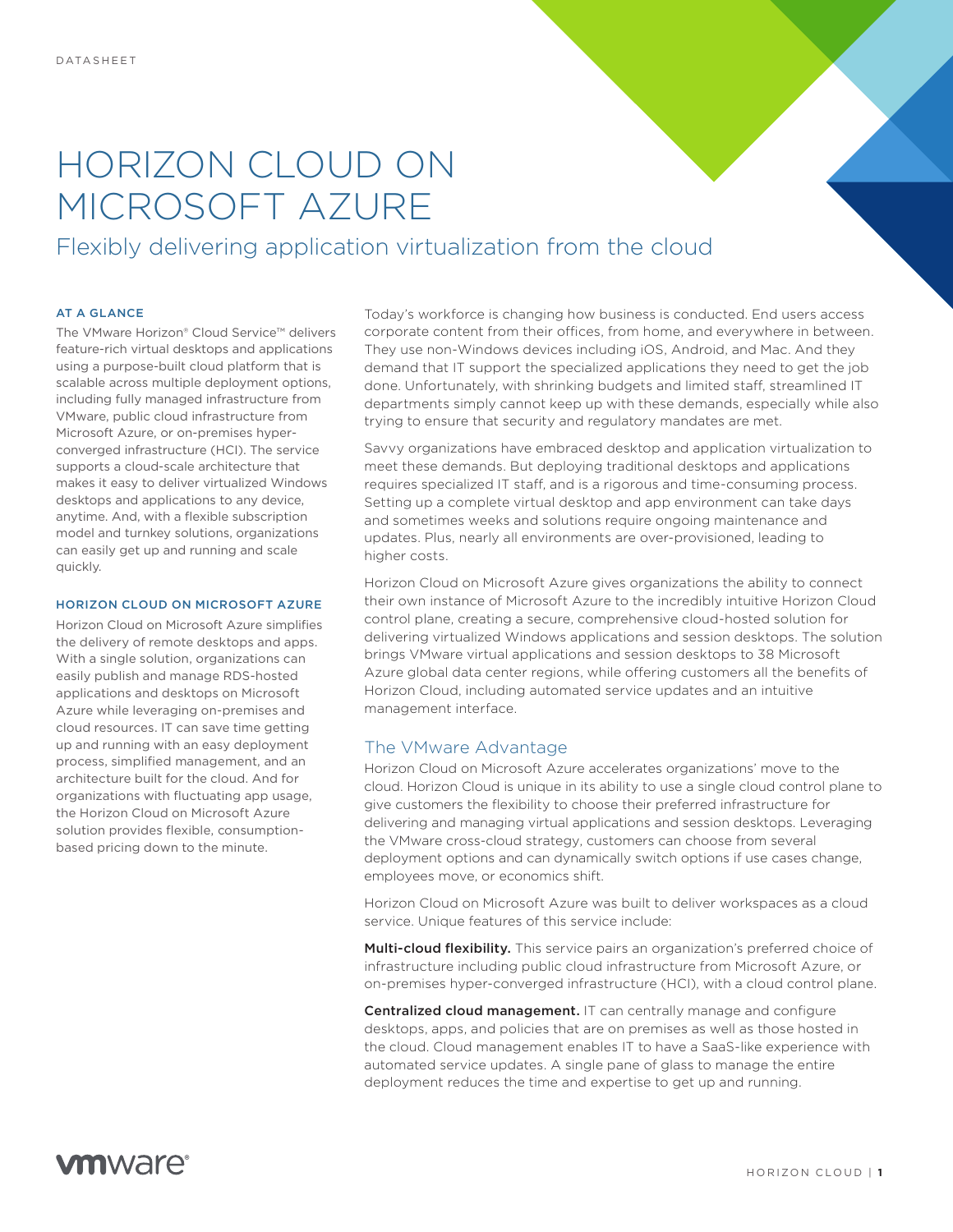Session desktops and apps. This solution provides the ability to publish and manage RDS-hosted applications and desktops on Microsoft Azure while leveraging on-premises and cloud resources.

**Graphics visualization.** Superior graphics capabilities enable users to visualize graphic-intensive workflows on Microsoft Azure GPUs.

Premium user experience. Using Blast Extreme, a purpose-built protocol built for the mobile cloud, end users can enjoy a great desktop experience across any network, location, or device. The service supports a range of devices including smartphones, tablets, ultra-low-cost PCs, Macs, and more. IT can dynamically choose between VMware Blast Extreme or PCoIP display technology to deliver the best possible user experience even within the most challenging, high-latency environments.

| 戸                                                               |                                                                                   | (2)<br>$\bullet$ (a)<br>$\triangle$ 3 |
|-----------------------------------------------------------------|-----------------------------------------------------------------------------------|---------------------------------------|
| Ы<br><b>MONITOR</b>                                             | <b>Getting Started</b>                                                            | 45% con                               |
| 小                                                               | $\land$ Capacity                                                                  |                                       |
| <b>ASSIGN</b><br>m<br><b>INVENTORY</b><br>¢۶<br><b>SETTINGS</b> | Add On-Premises<br>Learn how to add On-Premises Capacity<br>Capacity              |                                       |
|                                                                 | 1 Microsoft Azure Node<br>Learn how to add more Microsoft Azure Capacity<br>Added |                                       |
|                                                                 | $\vee$ General Setup 4 of 5 completed                                             |                                       |
|                                                                 | ▽ Desktop Assignment 0 of 2 completed                                             |                                       |
|                                                                 | V Application Assignment 1 of 4 completed                                         |                                       |
|                                                                 |                                                                                   |                                       |

Figure 1: Horizon Cloud on Microsoft Azure Delivers Remote Published Desktops and Applications

# Benefits of Horizon Cloud on Microsoft Azure

Horizon Cloud on Microsoft Azure delivers an array of benefits.

#### Multi-Cloud Deployments

• Flexibility to manage bring-your-own infrastructure with Microsoft Azure and hyper-converged infrastructure from a single console.

# Low-Cost, Hourly Billing for Microsoft Azure Capacity

• Ability to pair consumption-based pricing on public Infrastructure as a Service (IaaS) with Horizon Cloud service subscription.

#### Global Footprint

• Single instance to manage deployments across 38 Microsoft data center regions over the globe.

# Easy Deployment

- Automated deployment of Horizon Cloud service components
- Integration with the Microsoft Azure Marketplace allows IT to import a Windows Server image, on which the necessary agents get automatically applied